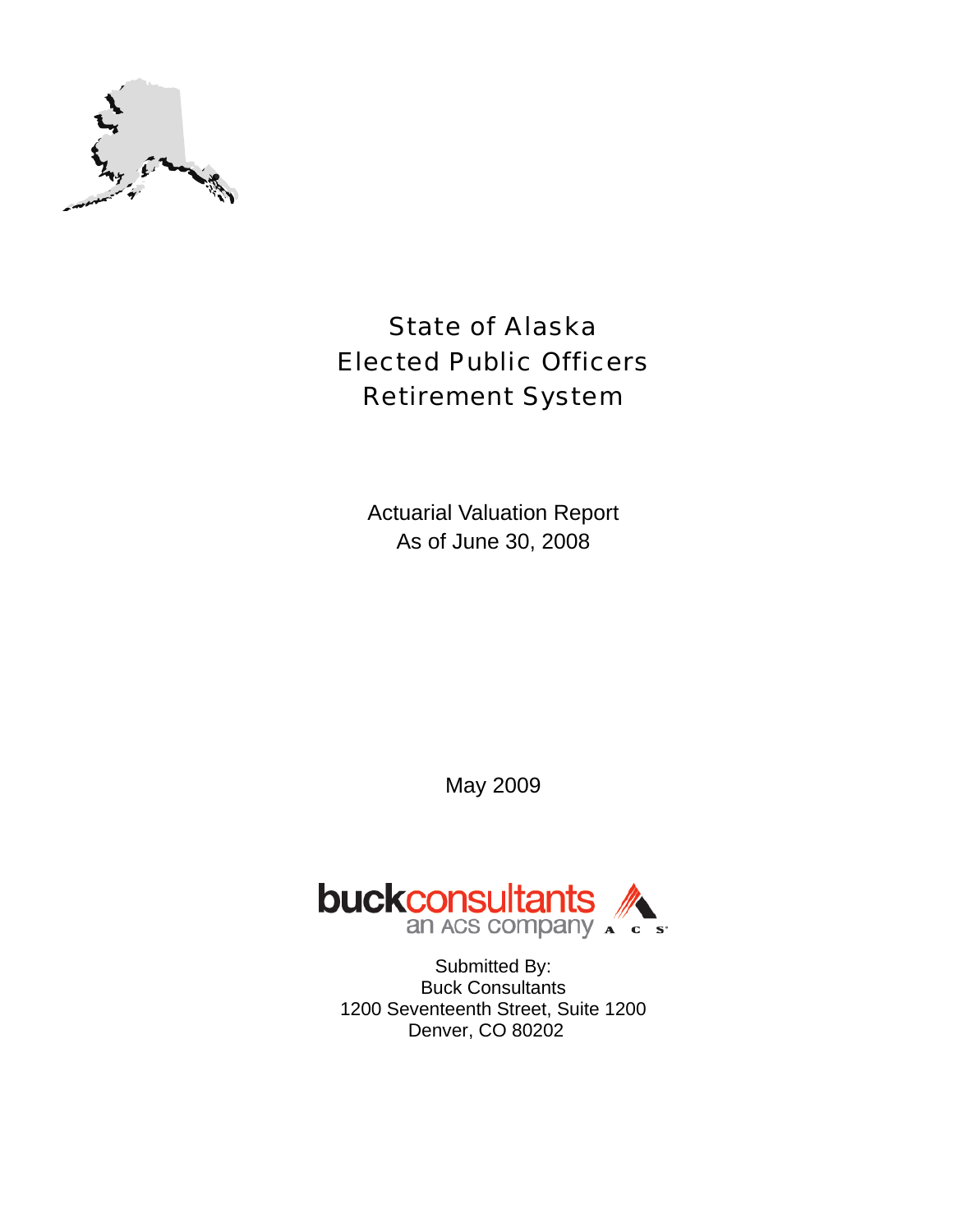# **Contents**

| <b>Letter of Actuarial Certification</b> |
|------------------------------------------|
|------------------------------------------|

| Section 1: |                                                                          |  |
|------------|--------------------------------------------------------------------------|--|
| 1.1        | Summary of the Alaska Elected Public Officers                            |  |
| 1.2        |                                                                          |  |
| 1.3        |                                                                          |  |
| Section 2: |                                                                          |  |
| 2.1        |                                                                          |  |
| 2.2        |                                                                          |  |
| 2.3        |                                                                          |  |
| Section 3: |                                                                          |  |
| 3.1        |                                                                          |  |
| 3.2        |                                                                          |  |
| 3.3        | Actuarial Assumptions, Methods and Additional Information Under GASB  17 |  |

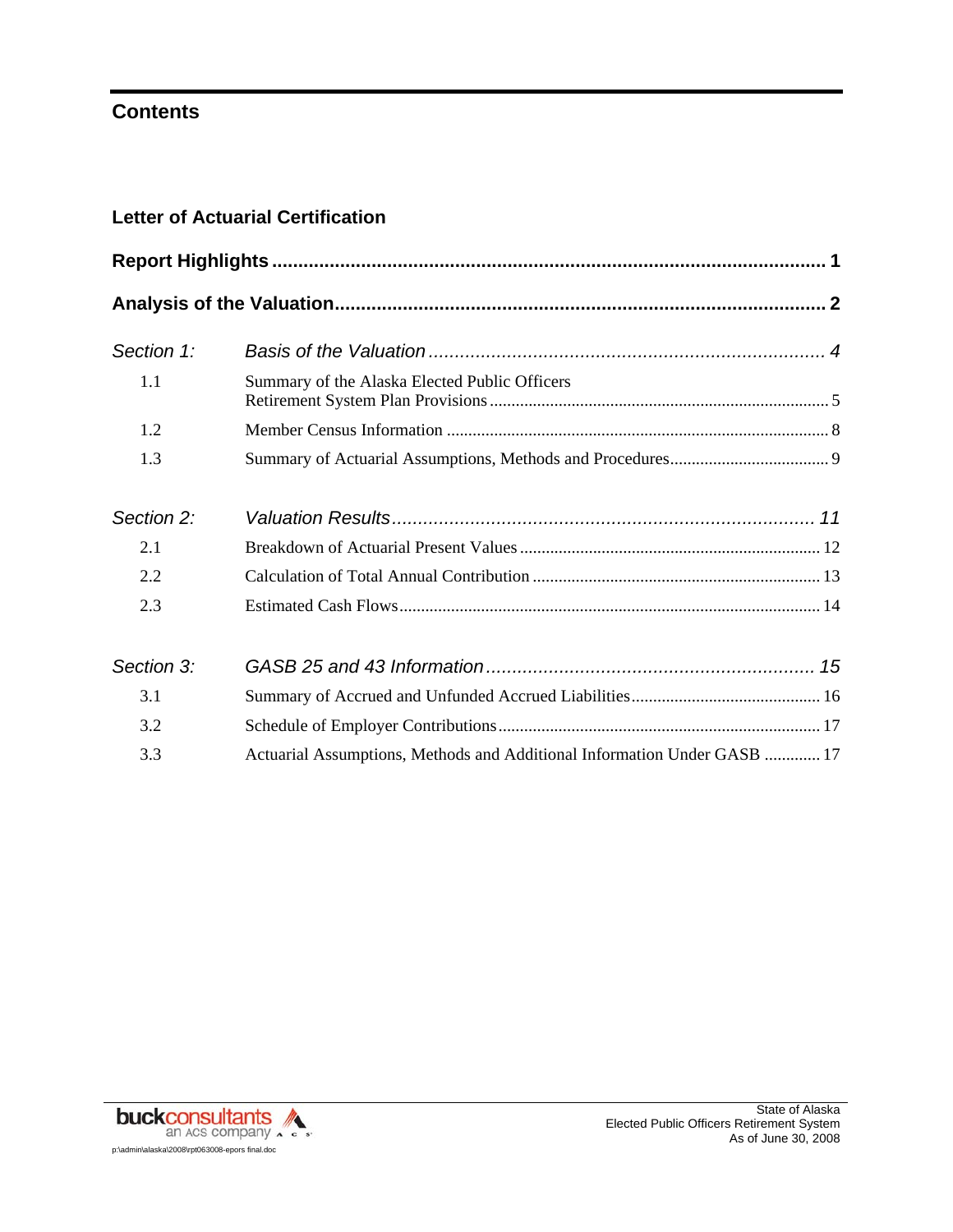

May 20, 2009

State of Alaska Department of Administration Division of Retirement and Benefits P.O. Box 110203 Juneau, AK 99811-0203

To the Commissioner of Administration:

### **Actuarial Certification**

The annual actuarial valuation required for the State of Alaska Elected Public Officers Retirement System has been prepared as of June 30, 2008 by Buck Consultants. The purposes of the report include:

- (1) a presentation of the valuation results of the Plan as of June 30, 2008;
- (2) a review of experience under the Plan for the year ended June 30, 2008;
- (3) a determination of the appropriate contribution amount which will be applied for the fiscal year ending June 30, 2009; and
- (4) the provision of reporting and disclosure information for financial statements, governmental agencies, and other interested parties.

In preparing this valuation, we have employed generally accepted actuarial methods and assumptions, in conjunction with employee data provided to us by the Division of Retirement and Benefits. The employee data has not been audited, but it has been reviewed and found to be consistent, both internally and with prior years' data. Actuarial methods, medical cost trend, and assumed blended medical premiums were also reviewed.

The contribution requirements are determined as a level dollar amount to reflect the cost to amortize the unfunded liability over a fixed 25-year period. A summary of the actuarial assumptions and methods is presented in Section 1.3 of this report. The assumptions, when applied in combination, fairly represent past and anticipated future experience of the System.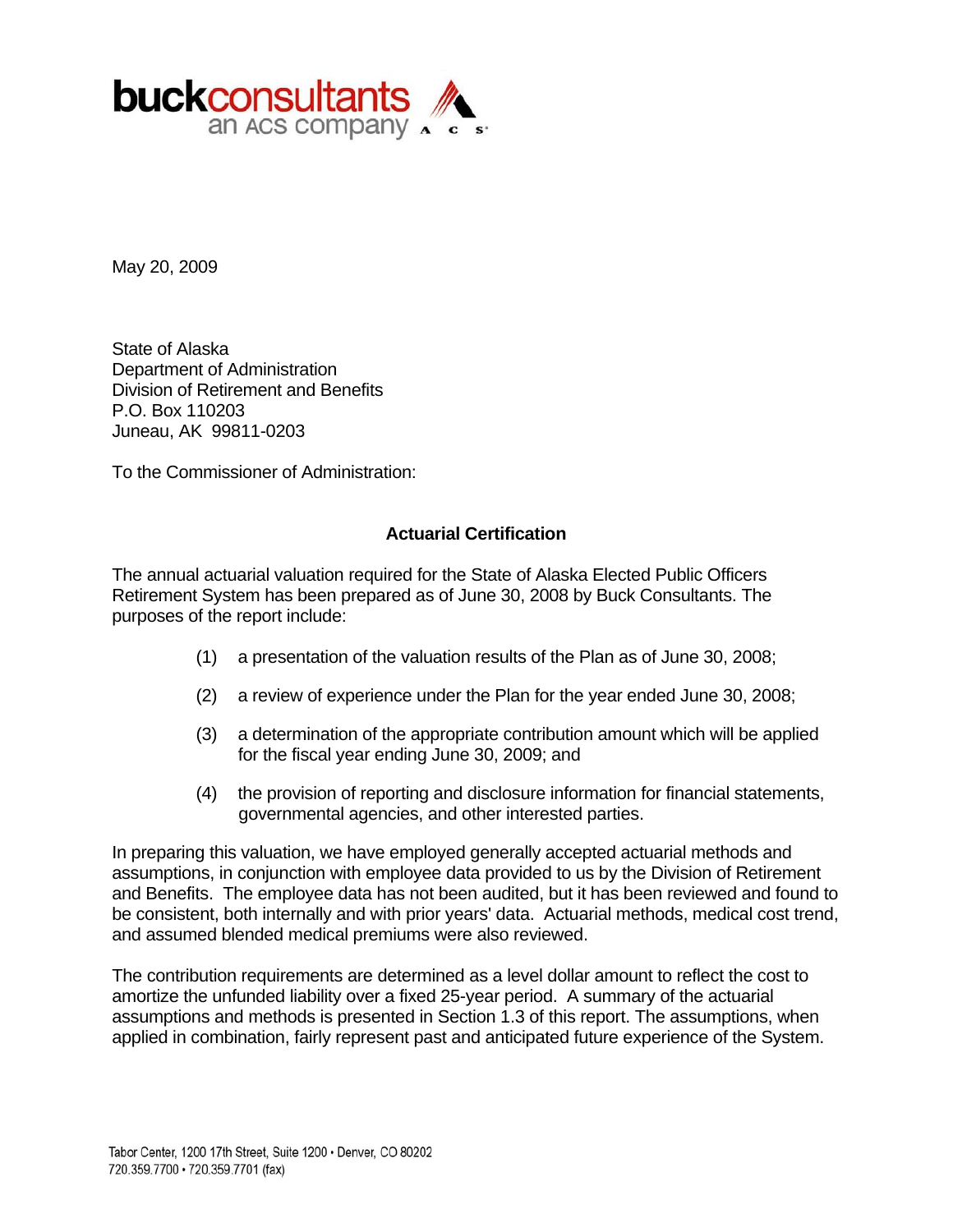Actuarial Certification May 20, 2009

Future contribution requirements may differ from those determined in the valuation because of:

- (1) differences between actual experience and anticipated experience based on the assumptions;
- (2) changes in actuarial assumptions or methods;
- (3) changes in statutory provisions; or
- (4) differences between the contribution rates determined by the valuation and those adopted by the Board.

The undersigned are members of the American Academy of Actuaries and the Society of Actuaries, are fully qualified to provide actuarial services to the State of Alaska, and are available to answer questions regarding this report.

We believe that the assumptions and methods used for funding purposes and for the disclosures presented in this report satisfy the parameter requirements set forth in the Government Accounting Standards Board (GASB) Statement Nos. 25 and 43.

We believe that this report conforms with the requirements of the Alaska statutes, and where applicable, other federal and accounting laws, regulations and rules, as well as generally accepted actuarial principles and practices.

Sincerely,

David H. Slaskinske

Principal, Consulting Actuary **Director, Consulting Actuary** 

minuum

David H. Slishinsky, ASA, EA, MAAA Michelle Reding DeLange, FSA, EA, MAAA

The undersigned actuary is responsible for all assumptions related to the average annual per capita health claims cost and the health care cost trend rates, and hereby affirms her qualification to render opinions in such matters, in accordance with the qualification standards of the American Academy of Actuaries.

Melissa Krumholz, FSA, MAAA Senior Consultant, Health & Productivity

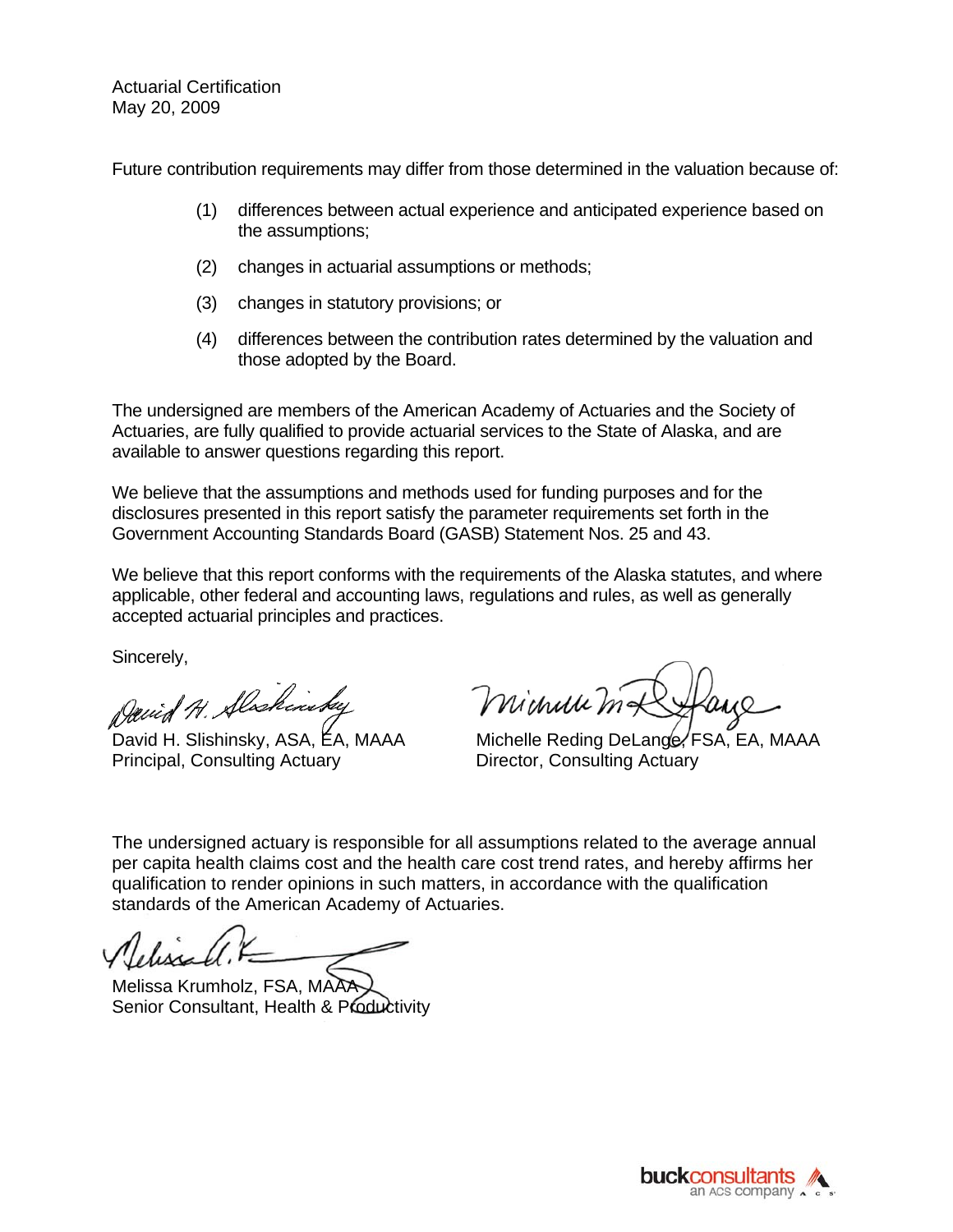# **Report Highlights**

This report has been prepared by Buck Consultants, an ACS Company, for the State of Alaska Elected Public Officers Retirement System to:

- (1) Present the results of a valuation of the State of Alaska Elected Public Officers Retirement System as of June 30, 2008;
- (2) Review experience under the plan since the last actuarial valuation;
- (3) Determine the contribution for the Elected Public Officers Retirement System;
- (4) Provide reporting and disclosure information for financial statements, governmental agencies, and other interested parties.

This report is divided into three sections. Section 1 describes the basis of the valuation. It summarizes the plan provisions, provides information relating to the plan members, and describes the funding methods and actuarial assumptions used in determining liabilities and costs.

Section 2 contains the results of the valuation. It includes the current annual costs and reporting and disclosure information.

Section 3 contains the information required by GASB 25 and 43.

The principal results are as follows:

| <b>Funding Status as of June 30</b> |                                               |  | 2006       | 2008 |            |  |
|-------------------------------------|-----------------------------------------------|--|------------|------|------------|--|
| (a)                                 | <b>Valuation Assets</b>                       |  |            |      |            |  |
| (b)                                 | <b>Actuarial Accrued Liability</b>            |  | 18.921.264 | -S   | 26.929.610 |  |
| (c)                                 | Accrued Benefit Funding Ratio, $(a) \div (b)$ |  | 0%         |      | 0%         |  |

| <b>Recommended Contribution</b> |                                                                               |     | 2006      | 2008 |           |  |
|---------------------------------|-------------------------------------------------------------------------------|-----|-----------|------|-----------|--|
| (a)                             | Normal Cost                                                                   | S   | $\theta$  | \$   | $\theta$  |  |
| (b)                             | Past Service Cost                                                             |     | 1,342,510 |      | 1,910,722 |  |
| (c)                             | Total Annual Cost, $(a) + (b)$                                                | \$  | 1,342,510 | \$   | 1,910,722 |  |
| (d)                             | <b>Expected Annual Benefit Payments and Claim</b><br>Costs                    | \$. | 1,513,591 | \$   | 2,035,063 |  |
| (e)                             | <b>Total Annual Recommended Contribution</b><br>[Greater of $(c)$ and $(d)$ ] | \$  | 1,513,591 | \$   | 2,035,063 |  |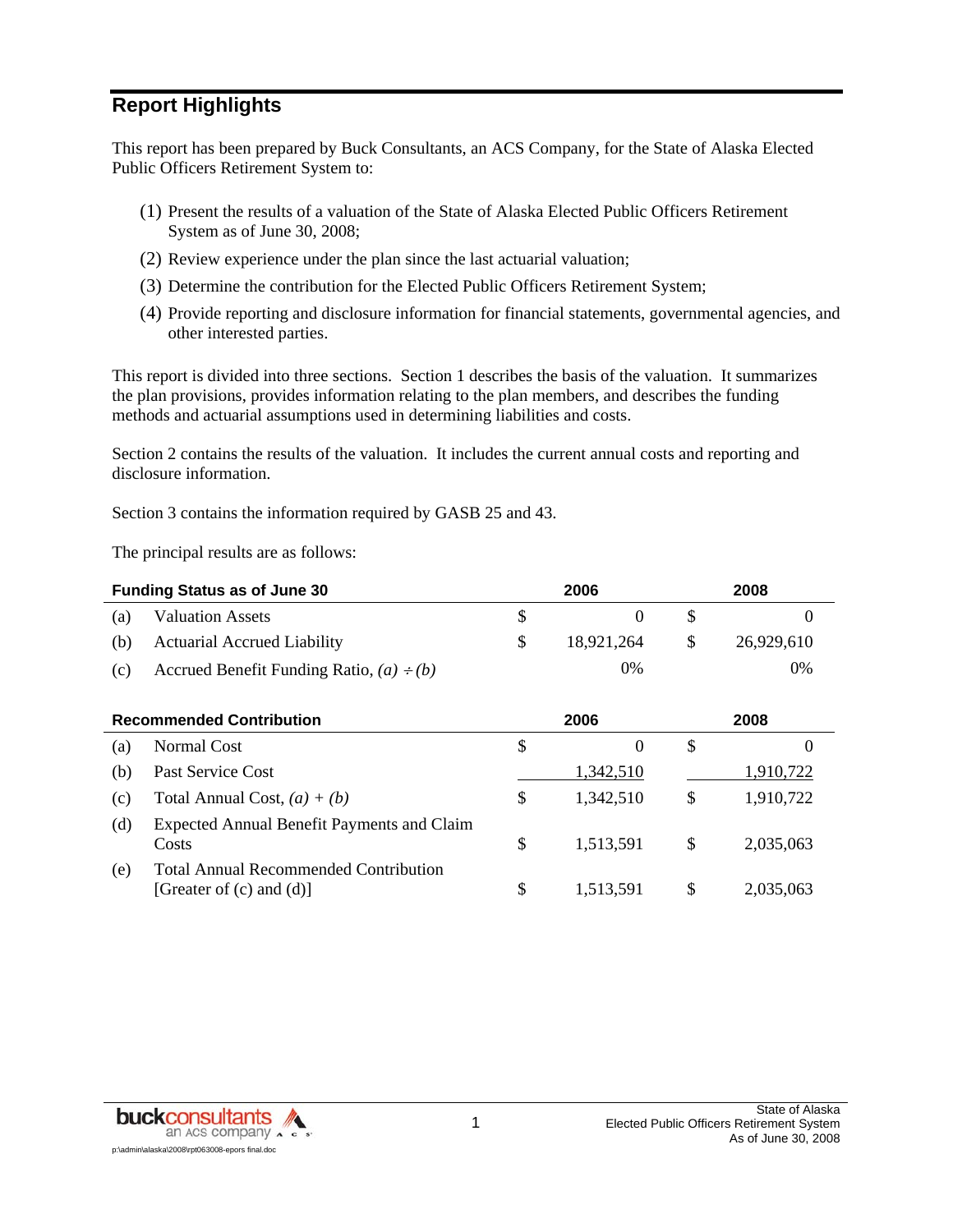### **Analysis of the Valuation**

### *Actuarial Assumptions*

This actuarial valuation report is for the Elected Public Officers Retirement System (EPORS) of the State of Alaska. Plan benefits are not prefunded, but are paid when due. In order to discount the value of future benefit payments, we have assumed an interest rate of 5.00% per year. This is reflective of the expected long-term rate of return of general fund assets, the source of benefit funding. So long as the plan is operated on a "pay-as-you-go" basis and no assets are accumulated in the Plan, this will be a relatively unimportant assumption. However, the interest assumption is necessary in order to develop present values and other liability calculations which are desired by the Governmental Accounting Standards Board.

### *Actuarial vs. Pay-As-You-Go-Funding*

Since inception in 1976, benefits under EPORS have been paid for on a pay-as-you-go basis. This means that just enough money has been appropriated each year to pay the benefits as they come due. Under this method, no fund is built up and therefore, no investment earnings offset the State's cost. In Section 2.3 of this report, we have projected the total benefit payments under EPORS for the next 35 years. Annual benefit payments are projected to decrease from their current levels, which are approximately \$2,000,000 per year.

This valuation uses the Entry Age Normal Actuarial Funding Method to disclose costs and liabilities. The actuarial funding method amortizes all unfunded liabilities over 25 years in level dollar payments. There is also no normal cost component because there are no longer any active members in EPORS. Since all of the costs and liabilities of EPORS are associated with inactive members and because there are no assets in an EPORS fund, the costs associated with EPORS are past service costs only.

The results are only valid if actual experience tracks closely with the actuarial assumptions. We have used our "best guess" in an attempt to predict long-term future rates of inflation, general fund investment performance and life expectancy for retired elected public officers. These estimates are subject to shortterm volatility. Nevertheless, we believe that the assumptions, in the aggregate, are reasonable and that the results provide a starting place to determine costs under EPORS. If it is decided to prefund these benefits, the discount rate should be reviewed to be reflective of the expected rate of return given the fund's asset allocation.

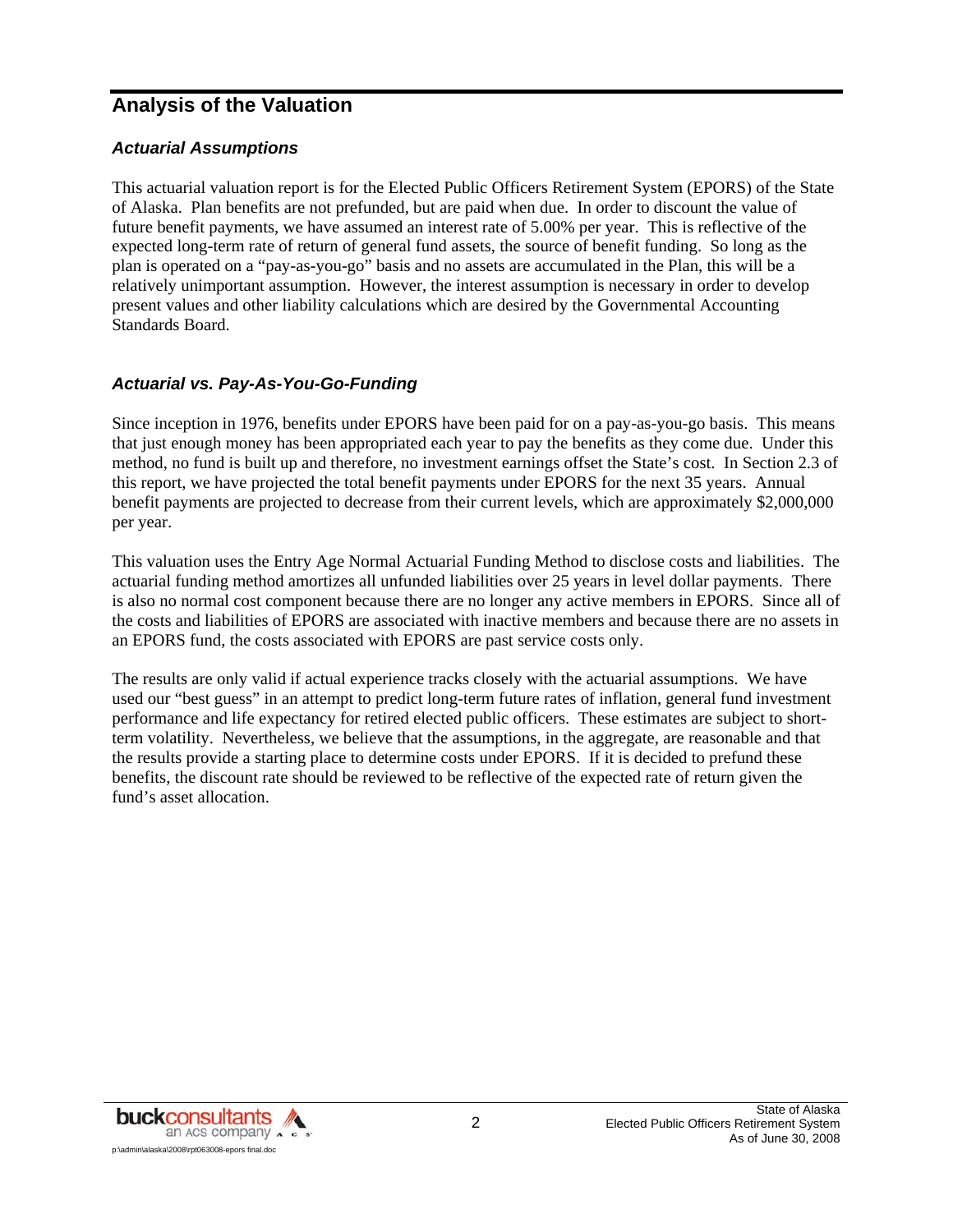## **Analysis of the Valuation**

### *Changes Since Prior Valuation*

There were three changes in assumptions from the prior valuation in 2006. The first was regarding the future increases in healthcare cost trend rates and the change to the Society of Actuaries' Healthcare Cost Trend Model. The second change involved decreasing the assumed Medicare Part B only proportion of all Medicare retirees from 5% to 4%. The third change is in regard to the benefits provided to spouses. In the past, members with a code of "REG" were assumed to have no benefits paid to the spouse. We now understand that this code means the spouse receives 50% of the pension benefit for his or her lifetime and lifetime retiree medical benefits.

#### *Development of Actuarial Gain/(Loss)*

|                                                                                    | <b>Pension</b>   | <b>Healthcare</b> | <b>Total</b>     |
|------------------------------------------------------------------------------------|------------------|-------------------|------------------|
| Accrued Liability, June 30, 2006<br>(1)                                            | 16,264,560<br>S. | \$<br>2,656,704   | 18,291,264<br>\$ |
| Expected Accrued Liability as of June 30, 2008<br>(2)                              | 15,183,697       | 2,088,491         | 17,272,188       |
| (a) Accrued Liability for new spouses not<br>expected as of June 30, 2006          | 988,829          | 354,943           | 1,343,772        |
| Accrued Liability for actual COLA versus<br>(b)<br>expected COLA                   | 3,572,265        | $\theta$          | 3,572,265        |
| Change from single life annuity to 50% Joint<br>(c)<br>& Survivor as "REG" benefit | 2,765,843        | 1,613,826         | 4,379,669        |
| Change of the healthcare cost trend rates<br>(d)                                   | $\theta$         | 132,106           | 132,106          |
| Expected Accrued Liability as of June 30, 2008<br>(3)                              | 22,510,634<br>\$ | \$<br>4,189,366   | 26,700,000<br>\$ |
| Actual Accrued Liability, June 30, 2008<br>(4)                                     | 22,194,484       | 4,735,126         | 26,929,610       |
| Liability Gain/(Loss), $(3)$ - $(4)$<br>(5)                                        | \$<br>316,150    | \$<br>(545,760)   | \$<br>(229,610)  |

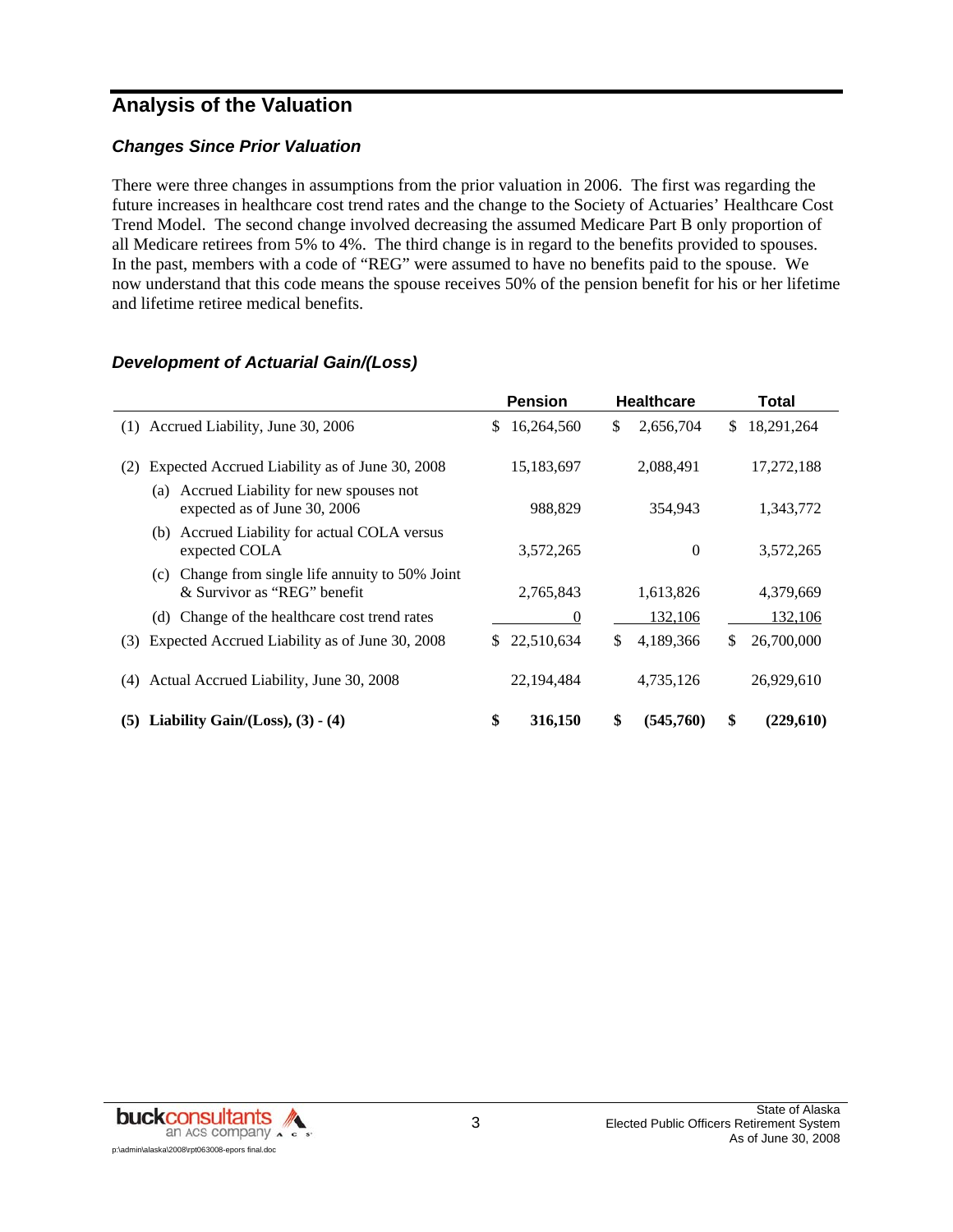### **Section 1 Basis of the Valuation**

In this section, the basis of the valuation is presented and described. This information – the provisions of the plan and the census of members – is the foundation of the valuation, since these are the present facts upon which benefit payments will depend.

A summary of plan provisions is provided in Section 1.1 and member census information is shown in Section 1.2.

The valuation is based upon the premise that the plan will continue in existence, so that future events must also be considered. These future events are assumed to occur in accordance with the actuarial assumptions and concern such events as the number of members who will retire, die, terminate their services, their ages at such termination and their expected benefits.

The actuarial assumptions and the actuarial cost method, or funding method, are described in Section 1.3.

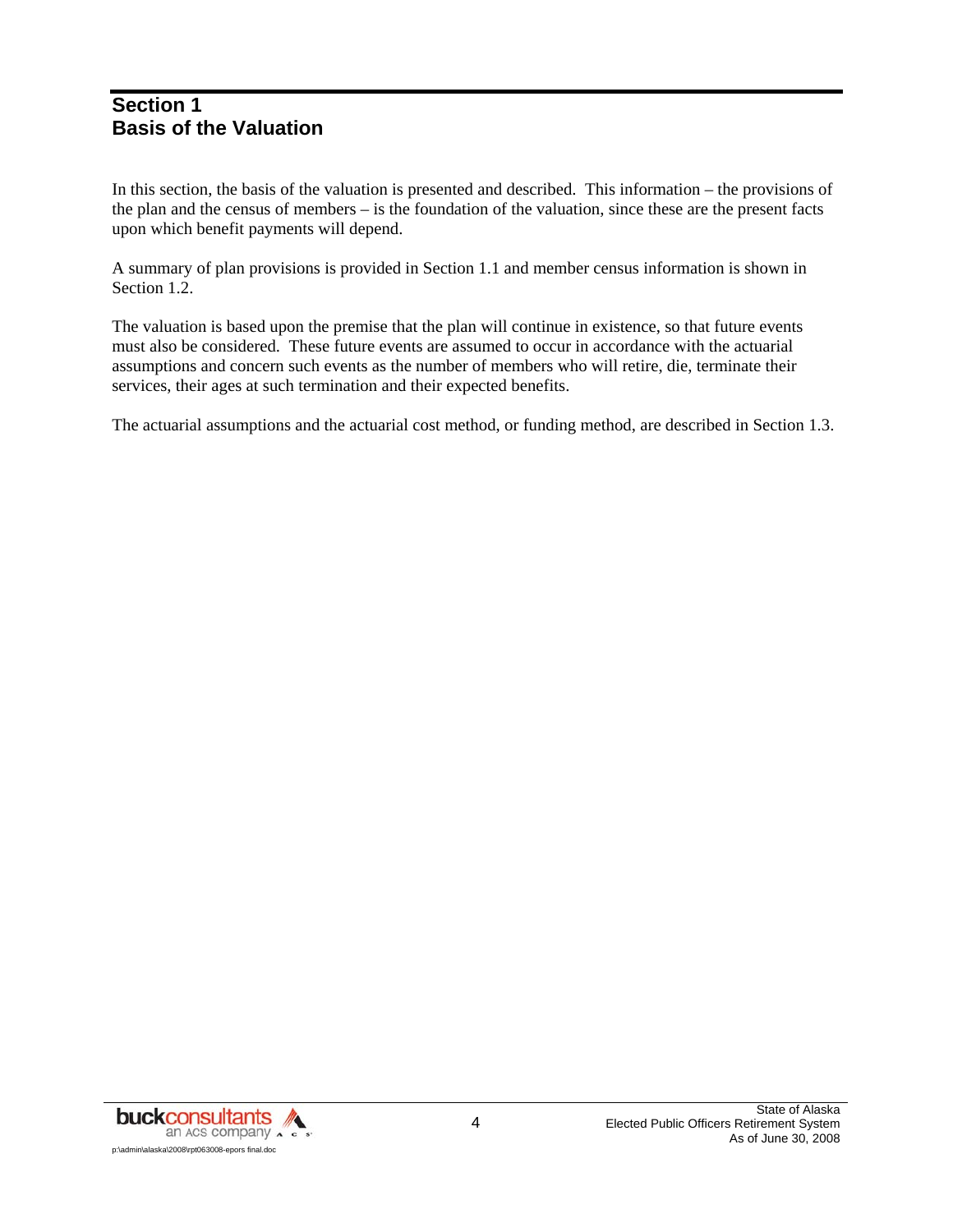### **Section 1.1 Summary of the Alaska Elected Public Officers Retirement System Plan Provisions**

#### **(1) Employees Included**

 The governor, lieutenant governor, and members of the Alaska State Legislature, holding office between January 1, 1976 and October 14, 1976.

#### **(2) Employee Contributions**

- (a) Mandatory employee contribution: 7% of salary.
- (b) Interest Credited: 4.5% compounded semi-annually on June 30 and December 31.
- (c) Voluntary Refund at Termination: Return of contributions with interest.
- (d) Refund at Death: If no eligible survivors, return of contribution with interest to designated beneficiary or beneficiaries.

#### **(3) Normal Retirement Benefit**

- (a) Eligibility: Age 60 with 5 or more years of paid service.
- (b) Type: Life with automatic 50% joint and survivor benefit if married at least one year prior to date of death. If the accrued benefit formula percentage is less than 60% at the time of death, the survivor benefit may not be less than 30% of the current base salary of the judicial office.
- (c) Amount: Members may irrevocably choose between two types of benefit calculations at the time of retirement: variable Alaska Statute (AS) 39.37.050(a)(1) and fixed AS  $39.37.050(a)(2)$ . Under the variable method, benefits are calculated based on the active salary of the office from which the member retired. Benefits may raise or lower depending on the change in the active salary. The fixed method bases the calculation on the average monthly compensation as defined in AS 39.35.680. Benefits calculated under the fixed method do not change when the active salary changes. Benefit calculation is 5% for each year of elected public officer service plus 2% for any other PERS service performed to a maximum of 75% times either the salary of the office from which the member retired or the average monthly salary depending on which option is chosen.
- (d) Variable Benefit Increases/Decreases: Members who elect a variable benefit will have their benefit recalculated when the active salary of the position they retired from changes. If the salary lowers, retirement benefits will also be lowered.
- (e) Cost of Living Increases: Retired members who select the variable option are eligible for post retirement pension increases (Chapter 91, Section 1 SLA 2001) if they have been receiving benefits without an increase for at least 10 years. Benefits will be increased by 75% of the cost of living increase calculated from the date of the last benefit adjustment or the date when the member retired, whichever is later. The member may not receive another adjustment based on the salary and, if appropriate, allowances established under AS 24.10.110, authorized for the office from which the member retired until the resultant increase in benefits equals or exceeds the increase based on the post retirement pension adjustments. Increases in benefit payments under the post retirement pension adjustment are effective July 1 of each calendar year.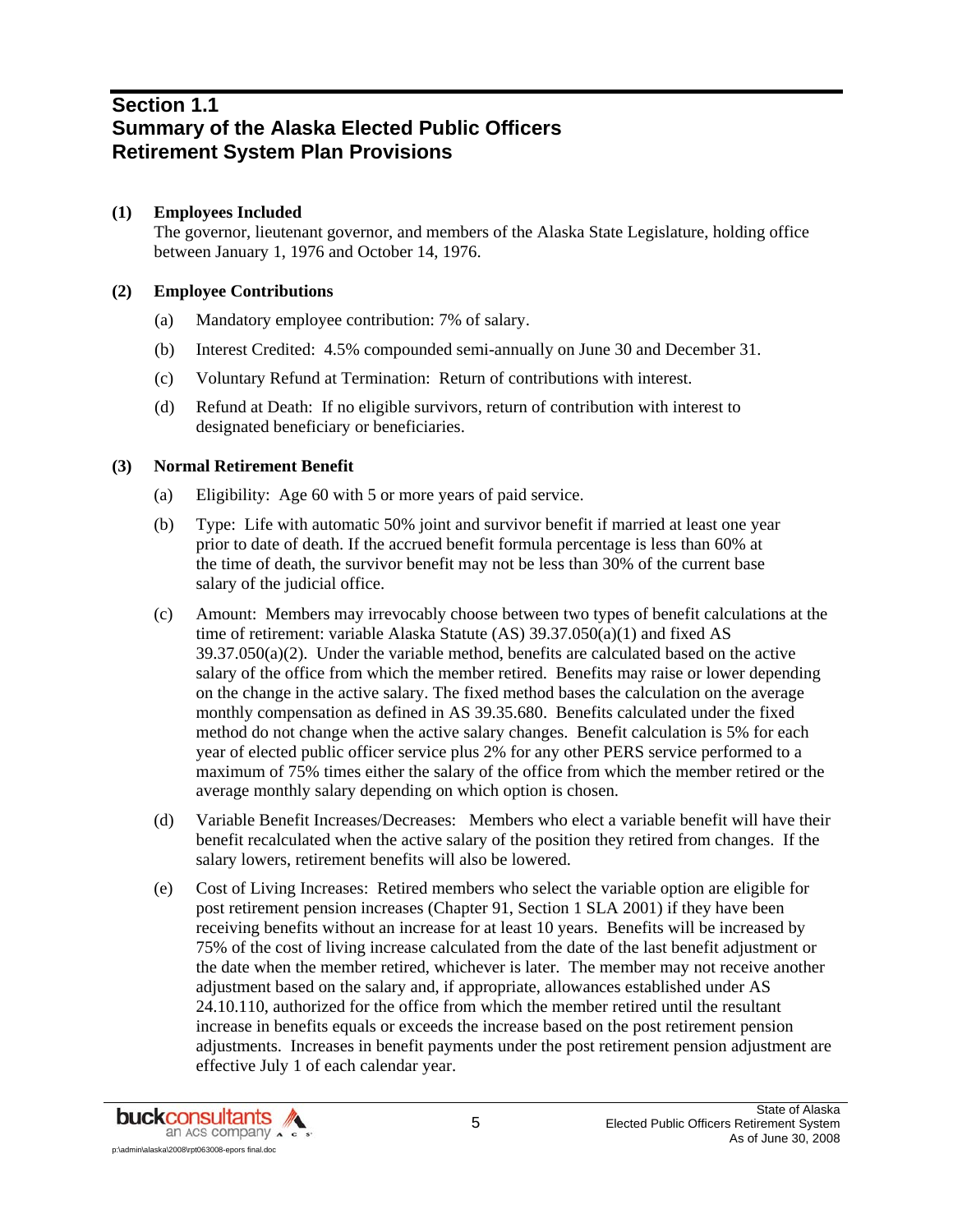### **Section 1.1 Summary of the Alaska Elected Public Officers Retirement System Plan Provisions** *(continued)*

#### **(4) Early Retirement Benefit**

- (a) Eligibility: At least age 55 with 5 or more years of paid service or any age with 20 or more years of paid service.
- (b) Type: Life benefit with automatic 50% joint and survivor benefit if married at least one year prior to date of death. If the accrued benefit formula percentage is less than 60% at the time of death, the survivor benefit may not be less than 30% of the current base salary of the judicial office.
- (c) Amount: Normal retirement benefit based on service to early retirement date reduced 0.5% per month for each month which precedes normal retirement date. Members may irrevocably choose between two types of benefit calculations at the time of retirement: variable AS  $39.37.050(a)(1)$  and fixed AS  $39.37.050(a)(2)$ . Under the variable method, benefits are calculated based on the active salary of the office from which the member retired. Benefits may raise or lower depending on the change in the active salary. The fixed method bases the calculation on the average monthly compensation as defined in AS 39.35.680. Benefits calculated under the fixed method do not change when the active salary changes. Benefit calculation is 5% for each year of elected public officer service plus 2% for any other PERS service times either the salary of the office from which the member retired or the average monthly salary depending on which option is chosen.
- (d) Variable Benefit Increases/Decreases: Members who elect a variable benefit will have their benefit recalculated when the active salary of the position they retired from changes. If the salary lowers, retirement benefits will also be lowered.
- (e) Cost of Living Increases: Retired members who select the variable option are eligible for post retirement pension increases (Chapter 91, Section 1 SLA 2001) if they have been receiving benefits without an increase for at least 10 years. Benefits will be increased by 75% of the cost of living increase calculated from the date of the last benefit adjustment or the date when the member retired, whichever is later. The member may not receive another adjustment based on the salary and, if appropriate, allowances established under AS 24.10.110, authorized for the office from which the member retired until the resultant increase in benefits equals or exceeds the increase based on the post retirement pension adjustments. Increases in benefit payments under the post retirement pension adjustment are effective July 1 of each calendar year.

#### **(5) Deferred Vested Benefit**

- (a) Eligibility: Vested with 5 or more years of paid service. Benefits may commence at Early or Normal retirement.
- (b) Type: Normal or Early retirement benefit.
- (c) Amount: Calculated in the same manner as a Normal or Early retirement benefit.
- (d) Variable Benefit Increases/Decreases: Same provisions as Normal or Early retirement.
- (e) Cost of Living Increases: Same provisions as Normal or Early retirement.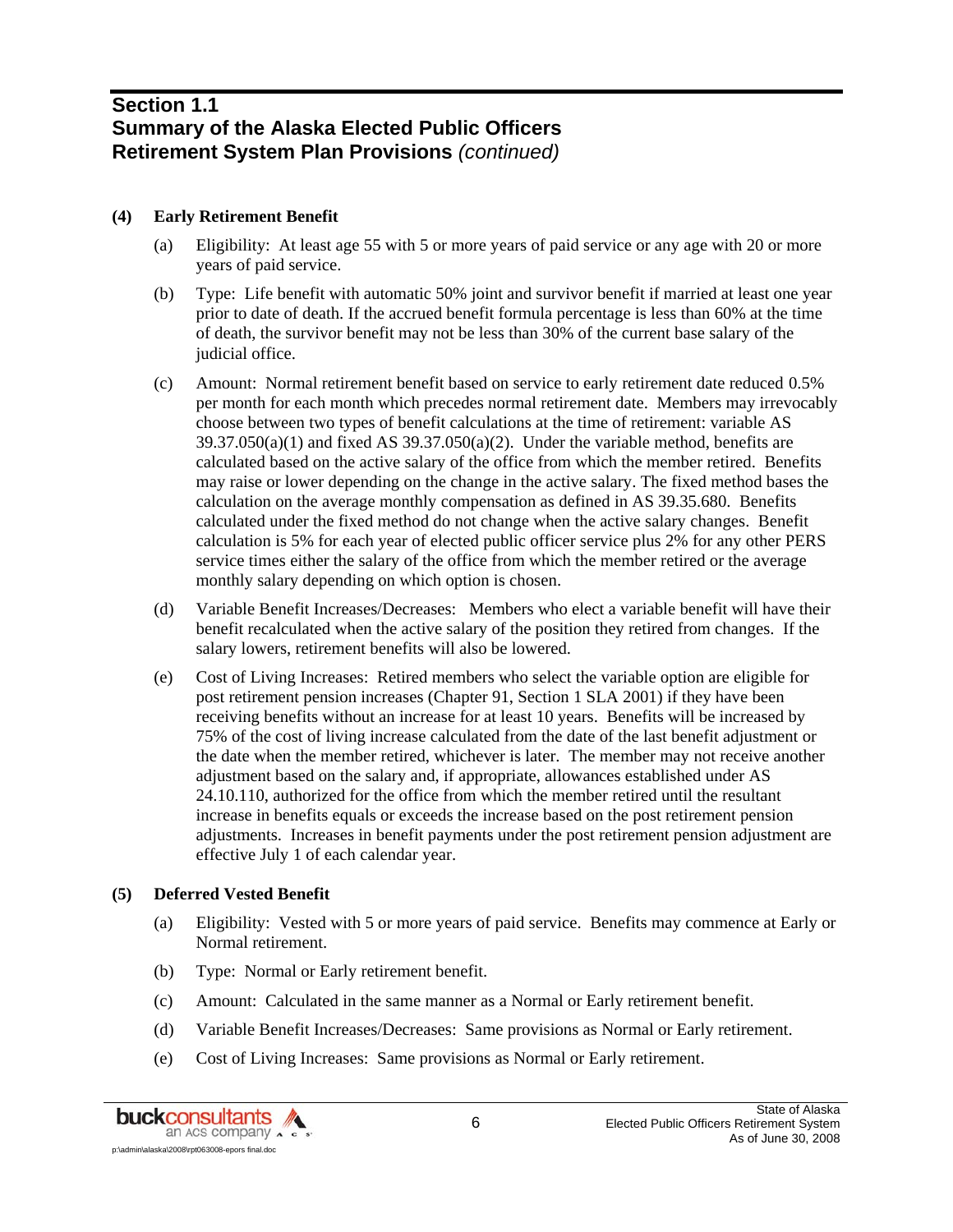### **Section 1.1 Summary of the Alaska Elected Public Officers Retirement System Plan Provisions** *(continued)*

#### **(6) Retirement for Incapacity Benefit**

- (a) Eligibility: Incapacitated from performing the duties of their position at any age with five or more years of paid service.
- (b) Type: Monthly benefit received until death.
- (c) Amount: Calculated in the same manner as a Normal retirement except benefits commence the first of the month following an approved recommendation of the review board.
- (d) Variable Benefit Increases/Decreases: Same provisions as Normal retirement.
- (e) Cost of Living Increases: Same provisions as Normal retirement.

#### **(7) Death Benefit Before Retirement**

 Provided the deceased member accrued at least 2 years of credited service and had been married for at least 1 year the spouse is entitled to an automatic survivor benefit of 50% of the accrued benefit at the time of death. If the accrued benefit formula percentage is less than 60% at the time of death, the survivor benefit may not be less than 30% of the current base salary of the judicial office. If there is no surviving spouse but there are dependent children at the time of death, 50% of the above benefit may be divided in equal shares to the dependent children for the duration of their dependency. If there is no spouse or dependent children, the contribution account balance, plus interest, will be paid to the designated beneficiary or beneficiaries.

#### (**8) Medical Benefits**

 Each retiree is provided with medical and prescription drug benefits with no premium payment required. These benefits are available for the lifetime of the retiree and for the lifetime of the spouse if a survivor benefit is payable. Benefits are also available to eligible dependents for the duration of their dependency.

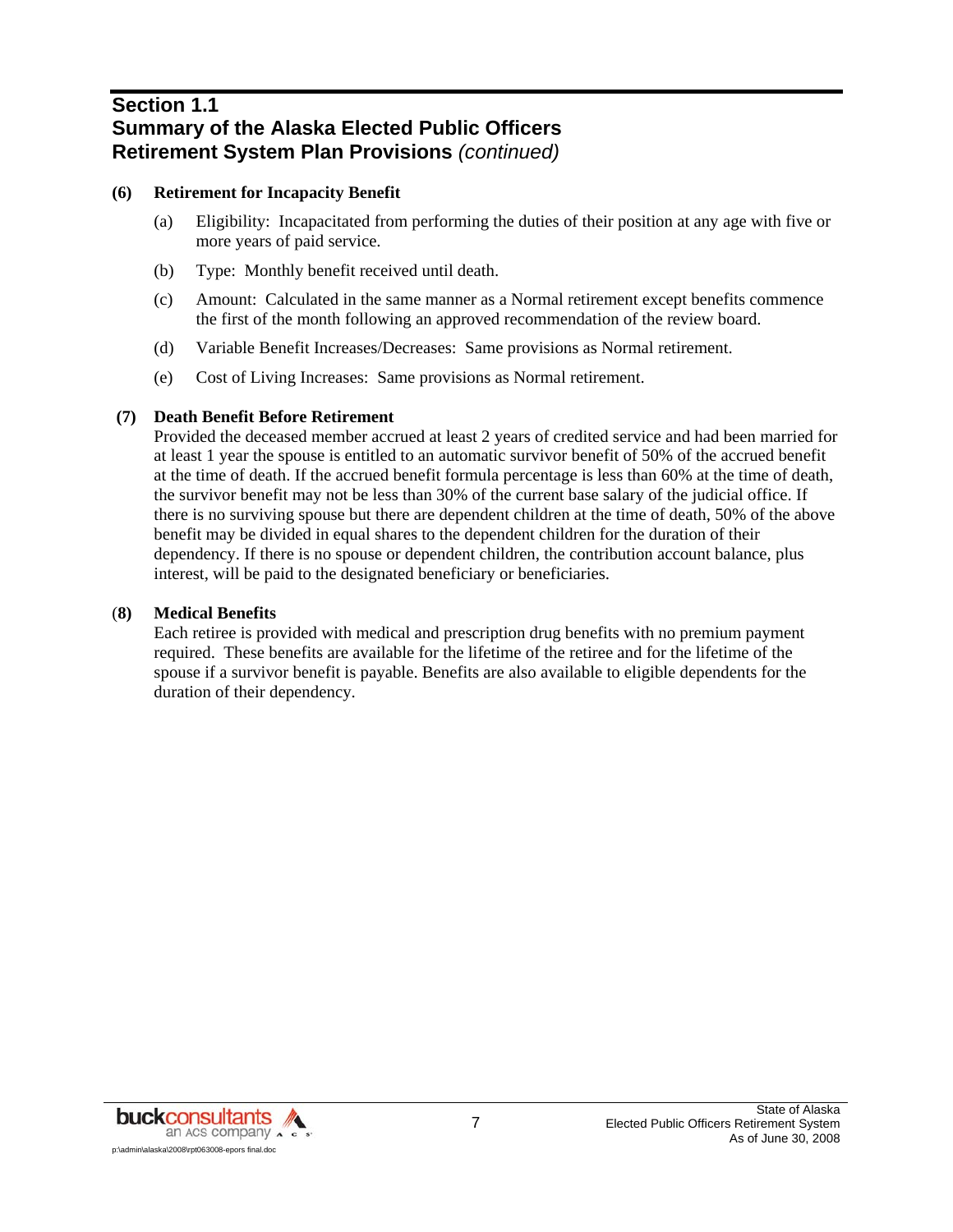### **Section 1.2 Member Census Information**

|     |                                    | As of<br>June 30, 2006 | As of<br>June 30, 2008 |
|-----|------------------------------------|------------------------|------------------------|
|     | <b>Active Members</b>              |                        |                        |
| (1) | Number                             | $\mathbf{1}$           | $\boldsymbol{0}$       |
| (2) | Average Age                        | 67.06                  | 0.00                   |
| (3) | Average Service Years <sup>1</sup> | 3.42                   | 0.00                   |
| (4) | Average Annual Pay                 | \$93,576               | \$0                    |
|     | <b>Vested Terminated Members</b>   |                        |                        |
| (1) | Number                             | $\mathbf{1}$           | $\boldsymbol{0}$       |
| (2) | Average Age                        | 55.88                  | 0.00                   |
| (3) | <b>Average Service</b>             | 7.00                   | 0.00                   |
|     | <b>Retirees and Beneficiaries</b>  |                        |                        |
| (1) | Number                             | 37                     | $40^2$                 |
| (2) | Average Age                        | 72.44                  | 73.33                  |
| (3) | <b>Average Monthly Benefits</b>    | \$2,802                | \$3,506                |

*1 Only service since rehire from retirement is considered.* 

l

*<sup>2</sup> Note that there was one beneficiary who is receiving benefits who was first reported for the June 30, 2008 valuation.*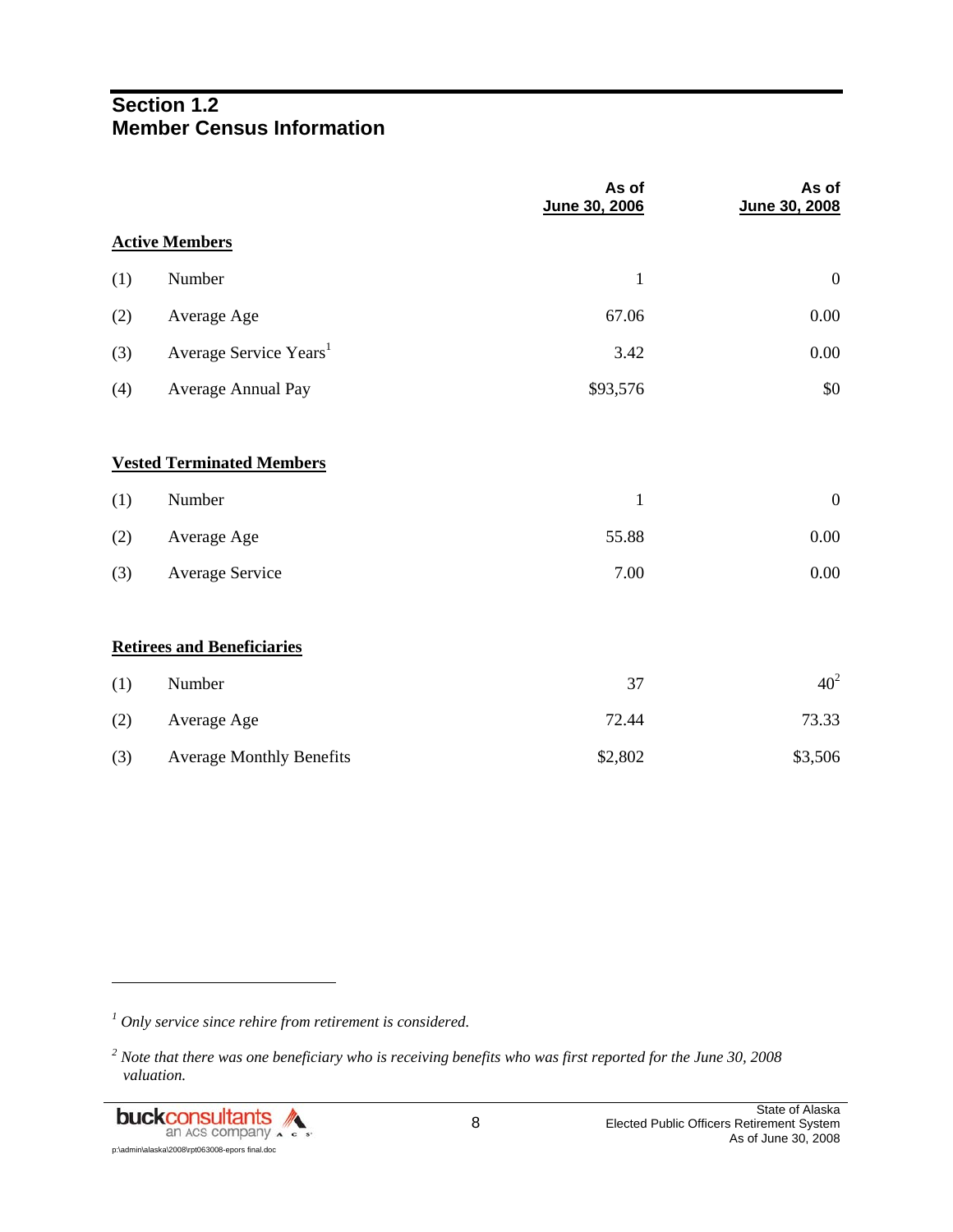# **Section 1.3 Summary of Actuarial Assumptions, Methods and Procedures**

#### *Valuation of Liabilities*

#### **A. Actuarial Method**

 Entry Age Normal Projected pension and postemployment healthcare benefits were determined using Entry Age Normal. The actuarial accrued liability for retired members and their beneficiaries currently receiving benefits was determined as the actuarial present value of the benefits expected to be paid. No future normal costs are payable for these members.

> The unfunded accrued benefit liability, including accumulated actuarial gains and losses, is amortized over 25 years on a level dollar basis. The annual required contribution will not be less than the expected benefit payments and claim costs for the upcoming year.

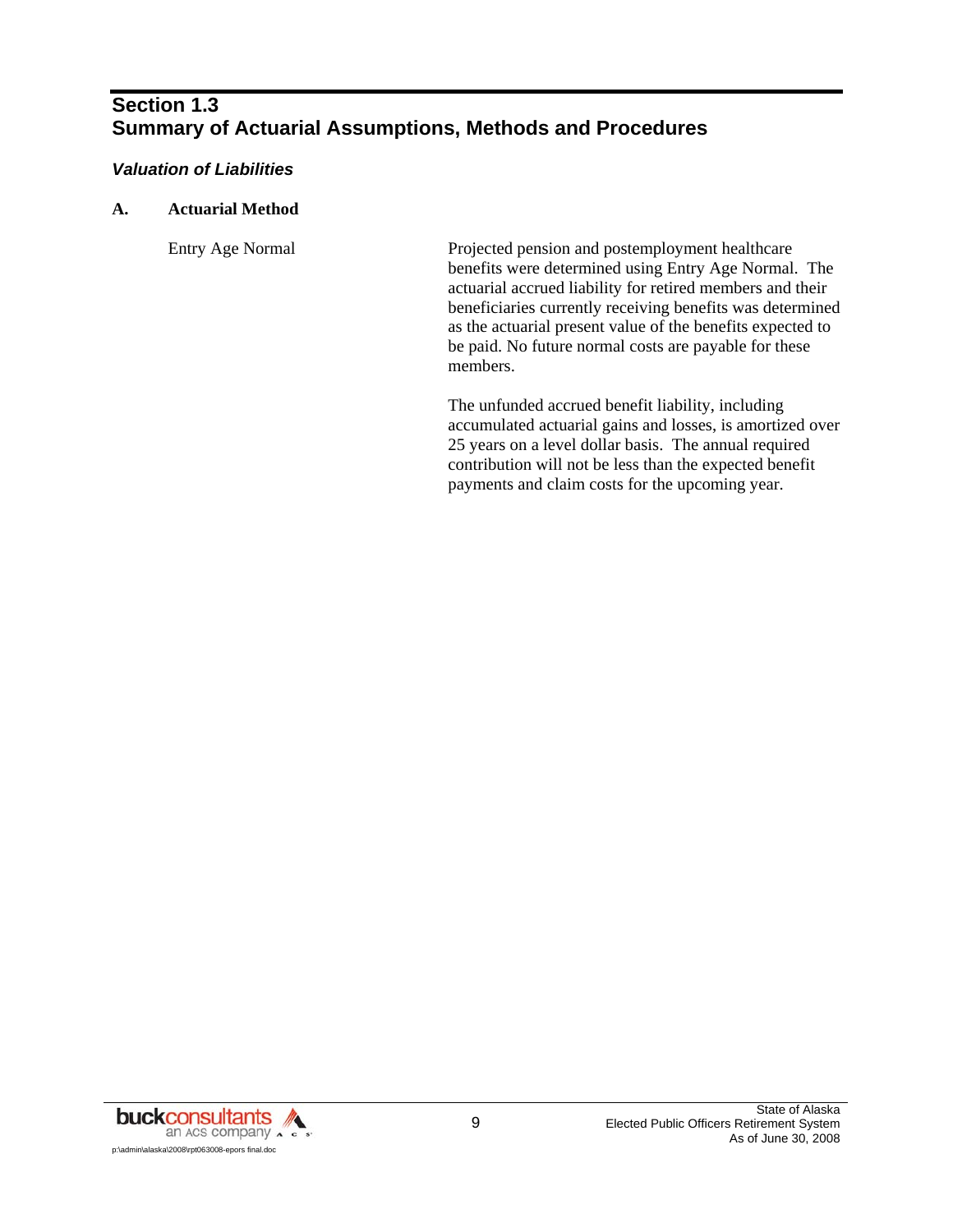# **Section 1.3 Summary of Actuarial Assumptions, Methods and Procedures** *(continued)*

#### **B. Actuarial Assumptions**

|    | Interest<br>1.                  | 5.00% per year, compounded annually, net of investment<br>expenses.                                                                                                                                        |
|----|---------------------------------|------------------------------------------------------------------------------------------------------------------------------------------------------------------------------------------------------------|
|    | Inflation<br>2.                 | 3.50% per year.                                                                                                                                                                                            |
|    | 3.<br><b>Salary Scale</b>       | None.                                                                                                                                                                                                      |
|    | Mortality<br>4.                 |                                                                                                                                                                                                            |
|    | a. Post-retirement              | 1994 Group Annuity Mortality Basic Table for males<br>and females, 1994 Base Year without margin.                                                                                                          |
|    | b. Pre-retirement               | None.                                                                                                                                                                                                      |
|    | 5.<br>Turnover                  | None.                                                                                                                                                                                                      |
|    | Retirement<br>6.                | None.                                                                                                                                                                                                      |
|    | 7.<br>Disability                | None.                                                                                                                                                                                                      |
|    | 8.<br>Dependent Children        | None.                                                                                                                                                                                                      |
|    | 9.<br><b>Spouse Assumptions</b> | Members are assumed to be married at retirement.<br>Husbands are assumed to be 3 years older than their<br>wives.                                                                                          |
|    | 10. Health Benefits             | The assumptions used to determine the cost of medical<br>benefits are exactly the same as those shown in Section<br>$2.3(D)$ of the June 30, 2008 valuation report for the<br>Teachers' Retirement System. |
|    | 11. Variable Benefit Increases  | 4% per year, compounded annually.                                                                                                                                                                          |
| C. | <b>Valuation Asset Method</b>   | Actuarial Value of Assets equals Market Value of<br>Assets.                                                                                                                                                |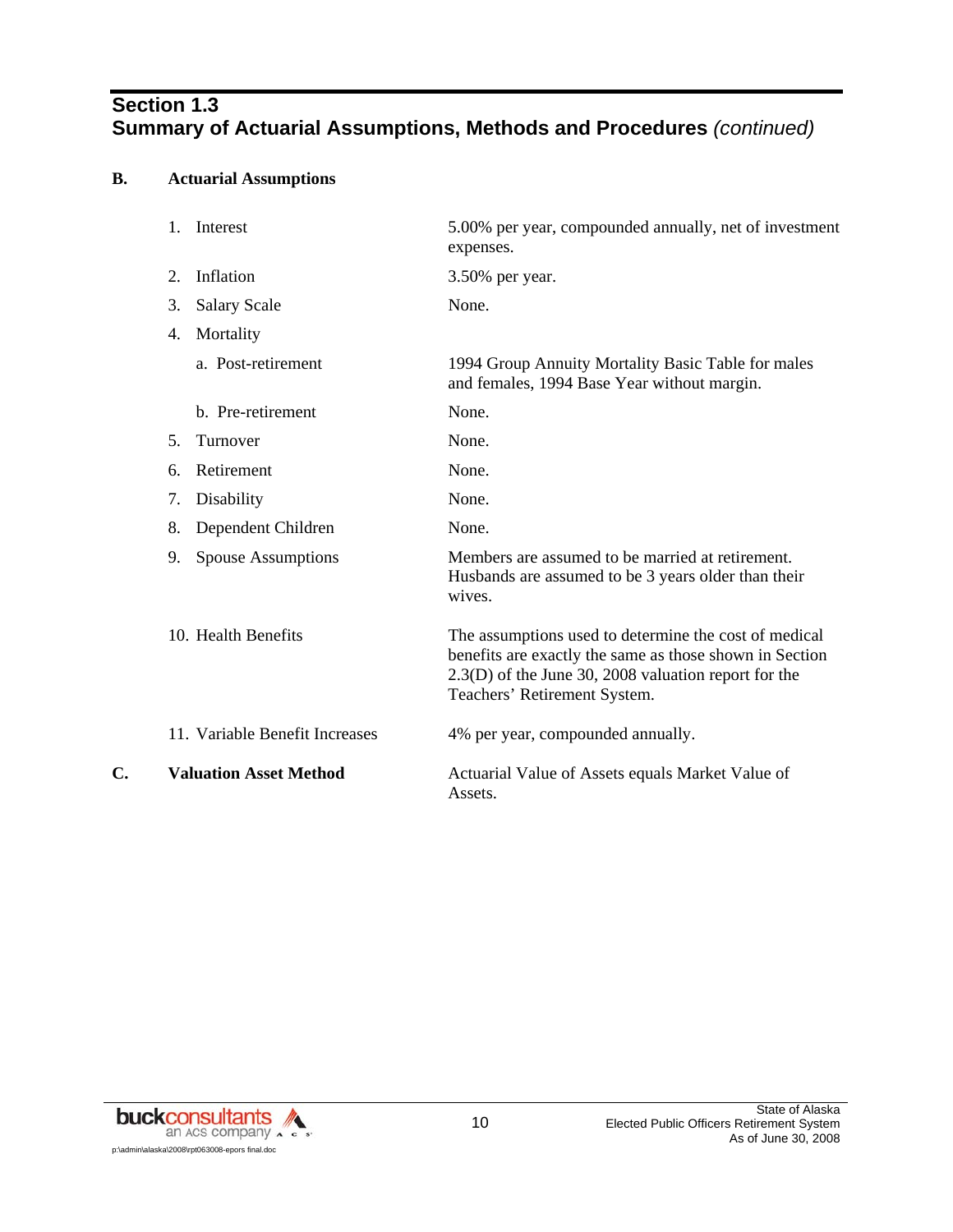### **Section 2 Valuation Results**

Section 2 sets forth the results of the actuarial valuation.

- Section 2.1 Breakdown of Actuarial Present Values as of June 30, 2008.
- Section 2.2 Calculation of Total Annual Contribution for Fiscal Year Ending June 30, 2009.
- Section 2.3 Estimated Cash Flows.

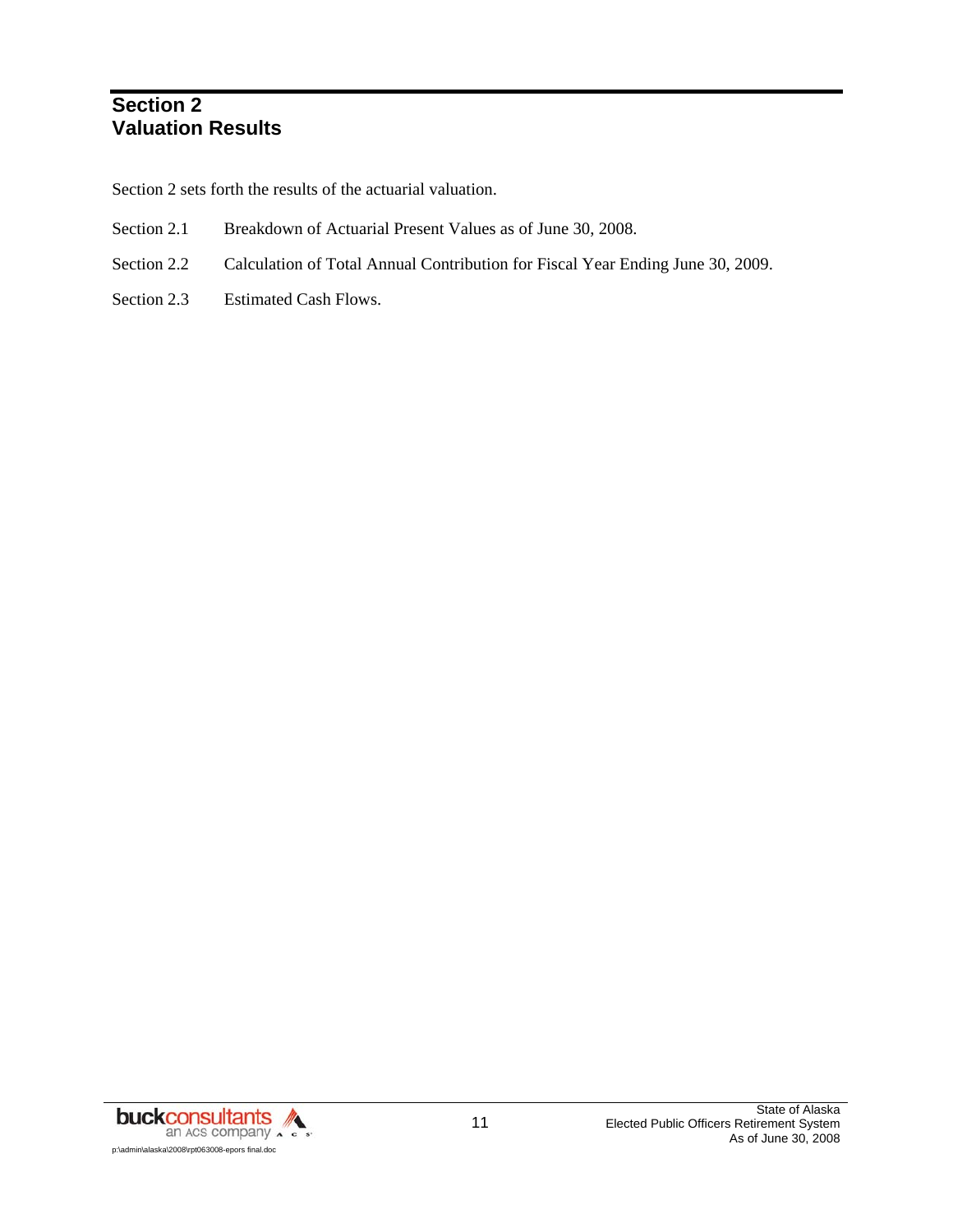### **Section 2.1 Breakdown of Actuarial Present Values as of June 30, 2008**

|                               | <b>Normal Cost</b> |                  | <b>Actuarial Accrued</b><br><b>Liability</b> |
|-------------------------------|--------------------|------------------|----------------------------------------------|
| <b>Active Participants</b>    |                    |                  |                                              |
| <b>Retirement Benefits</b>    | \$                 | $\boldsymbol{0}$ | \$<br>$\mathbf{0}$                           |
| <b>Health Benefits</b>        |                    | $\boldsymbol{0}$ | $\boldsymbol{0}$                             |
| Subtotal                      | \$                 | $\boldsymbol{0}$ | \$<br>$\overline{0}$                         |
| <b>Retirees and Survivors</b> |                    |                  |                                              |
| <b>Retirement Benefits</b>    |                    |                  | \$<br>22,194,484                             |
| <b>Health Benefits</b>        |                    |                  | 4,735,126                                    |
| Subtotal                      |                    |                  | \$<br>26,929,610                             |
| <b>Vested Terminations</b>    |                    |                  |                                              |
| <b>Retirement Benefits</b>    |                    |                  | \$<br>$\boldsymbol{0}$                       |
| <b>Health Benefits</b>        |                    |                  | $\boldsymbol{0}$                             |
| Subtotal                      |                    |                  | \$<br>$\boldsymbol{0}$                       |
| <b>Total</b>                  |                    |                  | \$<br>26,929,610                             |

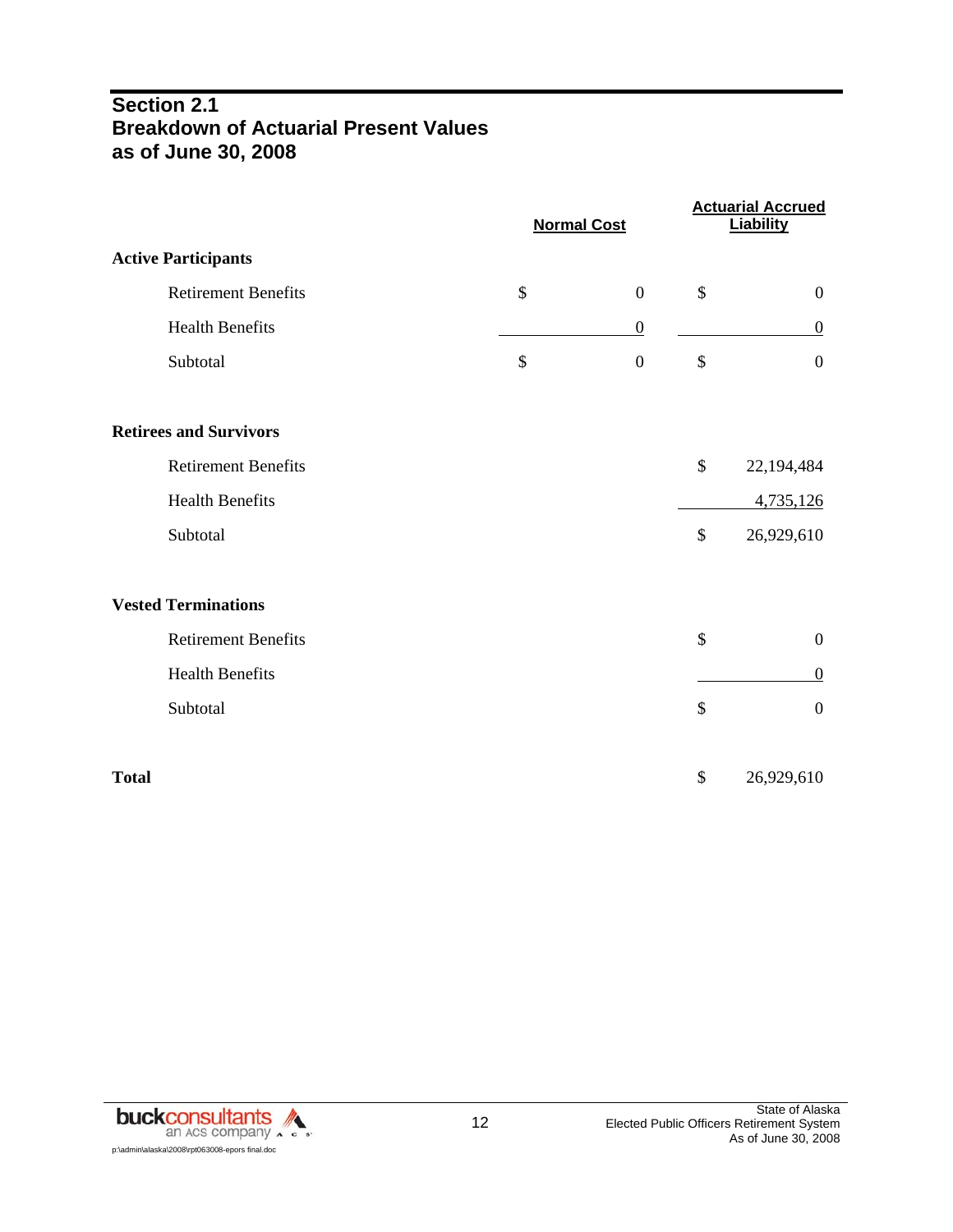### **Section 2.2 Calculation of Total Annual Contribution for Fiscal Year Ending June 30, 2009**

| (1)  | <b>Total Normal Cost</b>                                                  | \$            | $\boldsymbol{0}$ |
|------|---------------------------------------------------------------------------|---------------|------------------|
| (2)  | <b>Total Salaries</b>                                                     | $\mathcal{S}$ | $\mathbf{0}$     |
| (3)  | <b>Expected Employee Contribution</b>                                     | $\frac{1}{2}$ | $\boldsymbol{0}$ |
| (4)  | <b>Employer Normal Cost</b><br>$[(1) - (3)]$                              | \$            | $\boldsymbol{0}$ |
| (5)  | <b>Actuarial Accrued Liability</b>                                        | \$            | 26,929,610       |
| (6)  | Assets                                                                    |               | $\boldsymbol{0}$ |
| (7)  | <b>Total Unfunded Liability</b><br>$[(5)-(6)]$                            | \$            | 26,929,610       |
| (8)  | Amortization Factor (25 years at 5%)                                      |               | 14.798642        |
| (9)  | Past Service Payment<br>[(7)/(8)]                                         | \$            | 1,819,735        |
| (10) | Annual Actuarial Contribution at Beginning of Year<br>$[(4) + (9)]$       | \$            | 1,819,735        |
| (11) | Interest at 5%                                                            |               | 90,987           |
| (12) | Annual Actuarial Contribution at End of Year<br>$[(10) + (11)]$           | \$            | 1,910,722        |
| (13) | Expected Benefit Payments and Claim Costs for the Upcoming Year           | \$            | 2,035,063        |
| (14) | <b>Annual Recommended Contribution</b><br>[Greater of $(12)$ and $(13)$ ] | \$            | 2,035,063        |

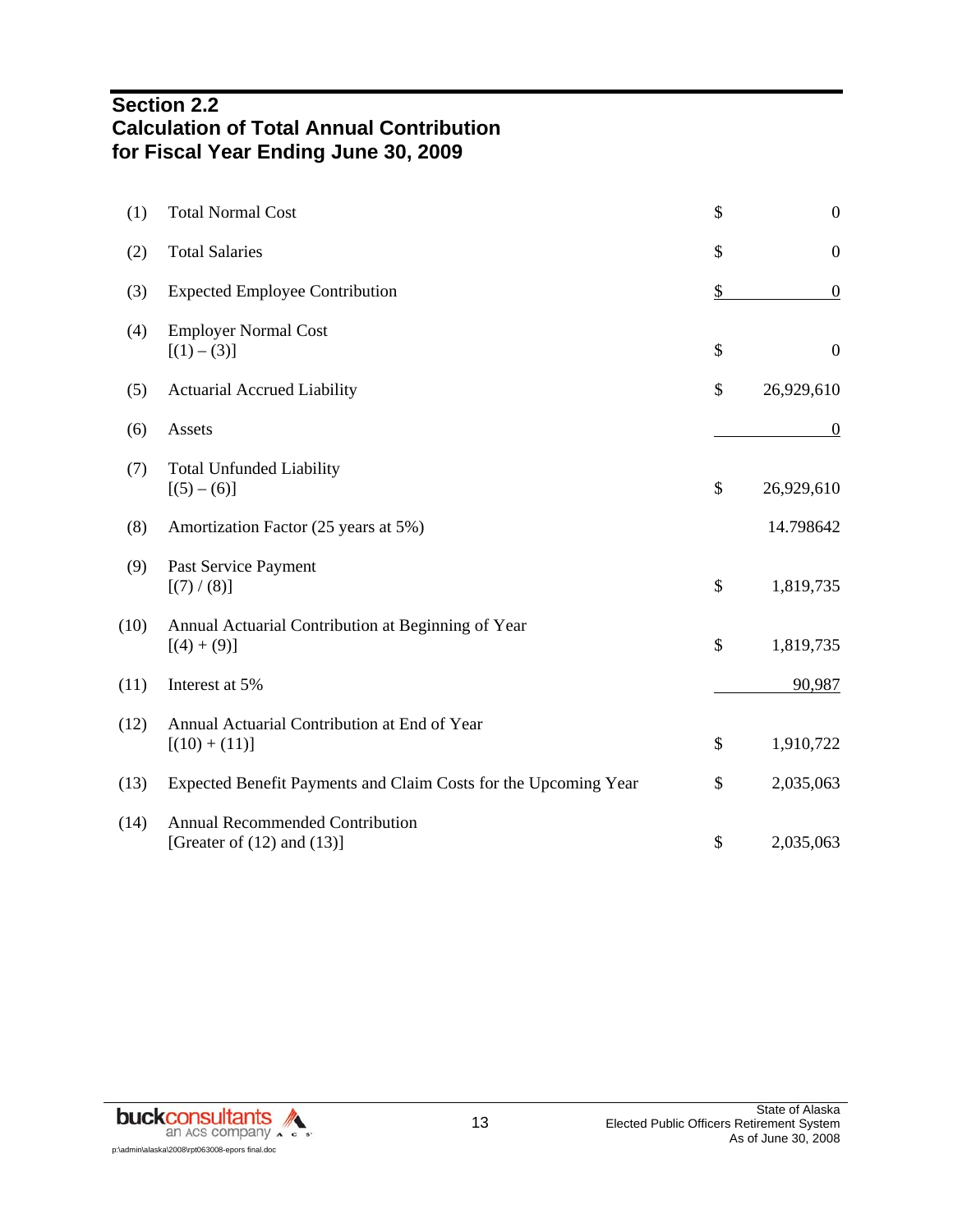# **Section 2.3 Estimated Cash Flows**

| <b>Year Starting</b><br>July 1 | <b>Annual</b><br><b>Contributions</b> | <b>Estimated Annual</b><br><b>Payments</b> |
|--------------------------------|---------------------------------------|--------------------------------------------|
| 2008                           | \$<br>$\boldsymbol{0}$                | \$<br>2,035,063                            |
| 2009                           | $\boldsymbol{0}$                      | 2,032,693                                  |
| 2010                           | $\boldsymbol{0}$                      | 2,032,960                                  |
| 2011                           | $\boldsymbol{0}$                      | 2,030,432                                  |
| 2012                           | $\boldsymbol{0}$                      | 2,009,079                                  |
| 2013                           | $\boldsymbol{0}$                      | 1,994,838                                  |
| 2014                           | $\boldsymbol{0}$                      | 1,955,343                                  |
| 2015                           | $\boldsymbol{0}$                      | 1,897,833                                  |
| 2016                           | $\boldsymbol{0}$                      | 1,863,921                                  |
| 2017                           | $\boldsymbol{0}$                      | 1,825,841                                  |
| 2018                           | $\boldsymbol{0}$                      | 1,772,353                                  |
| 2019                           | $\boldsymbol{0}$                      | 1,727,373                                  |
| 2020                           | $\boldsymbol{0}$                      | 1,680,640                                  |
| 2021                           | $\boldsymbol{0}$                      | 1,632,717                                  |
| 2022                           | $\boldsymbol{0}$                      | 1,583,824                                  |
| 2023                           | $\boldsymbol{0}$                      | 1,534,330                                  |
| 2024                           | $\boldsymbol{0}$                      | 1,483,828                                  |
| 2025                           | $\boldsymbol{0}$                      | 1,431,942                                  |
| 2026                           | $\boldsymbol{0}$                      | 1,378,748                                  |
| 2027                           | $\boldsymbol{0}$                      | 1,323,772                                  |
| 2028                           | $\boldsymbol{0}$                      | 1,266,499                                  |
| 2029                           | $\boldsymbol{0}$                      | 1,206,633                                  |
| 2030                           | $\boldsymbol{0}$                      | 1,143,911                                  |
| 2031                           | $\boldsymbol{0}$                      | 1,078,152                                  |
| 2032                           | $\boldsymbol{0}$                      | 1,009,234                                  |
| 2033                           | $\boldsymbol{0}$                      | 937,540                                    |
| 2034                           | $\boldsymbol{0}$                      | 863,436                                    |
| 2035                           | $\boldsymbol{0}$                      | 787,611                                    |
| 2036                           | $\boldsymbol{0}$                      | 711,158                                    |
| 2037                           | $\boldsymbol{0}$                      | 635,108                                    |
| 2038                           | $\boldsymbol{0}$                      | 560,418                                    |
| 2039                           | $\boldsymbol{0}$                      | 488,332                                    |
| 2040                           | $\boldsymbol{0}$                      | 419,903                                    |
| 2041                           | $\boldsymbol{0}$                      | 356,095                                    |
| 2042                           | $\boldsymbol{0}$                      | 297,644                                    |
| 2043                           | $\overline{0}$                        | 245,056                                    |

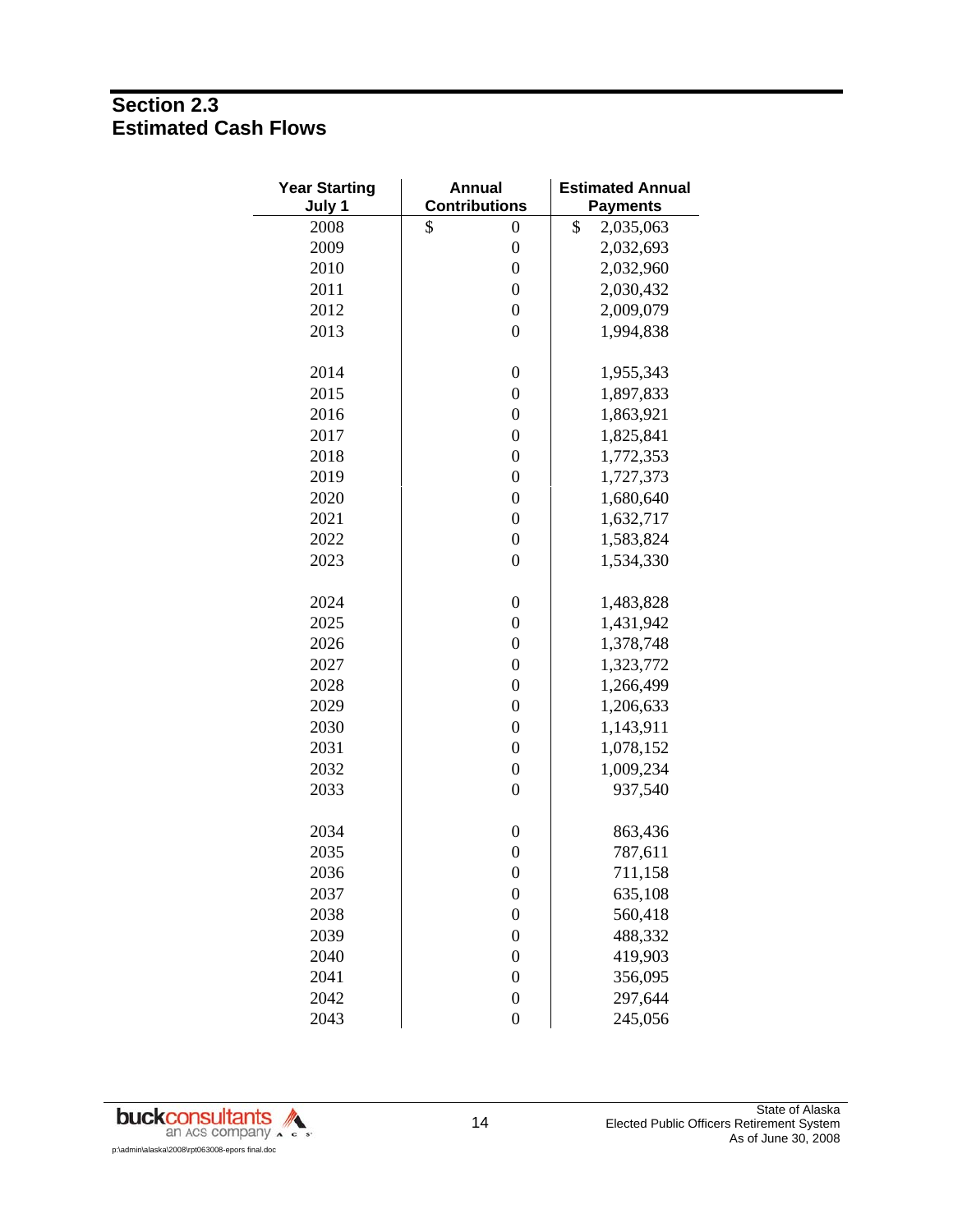# **Section 3 GASB 25 and 43 Information**

Section 3 sets forth the information required by GASB 25 and 43.

- Section 3.1 Summary of Accrued and Unfunded Accrued Liabilities.
- Section 3.2 Schedule of Employer Contributions.
- Section 3.3 Actuarial Assumptions, Methods and Additional Information under GASB.

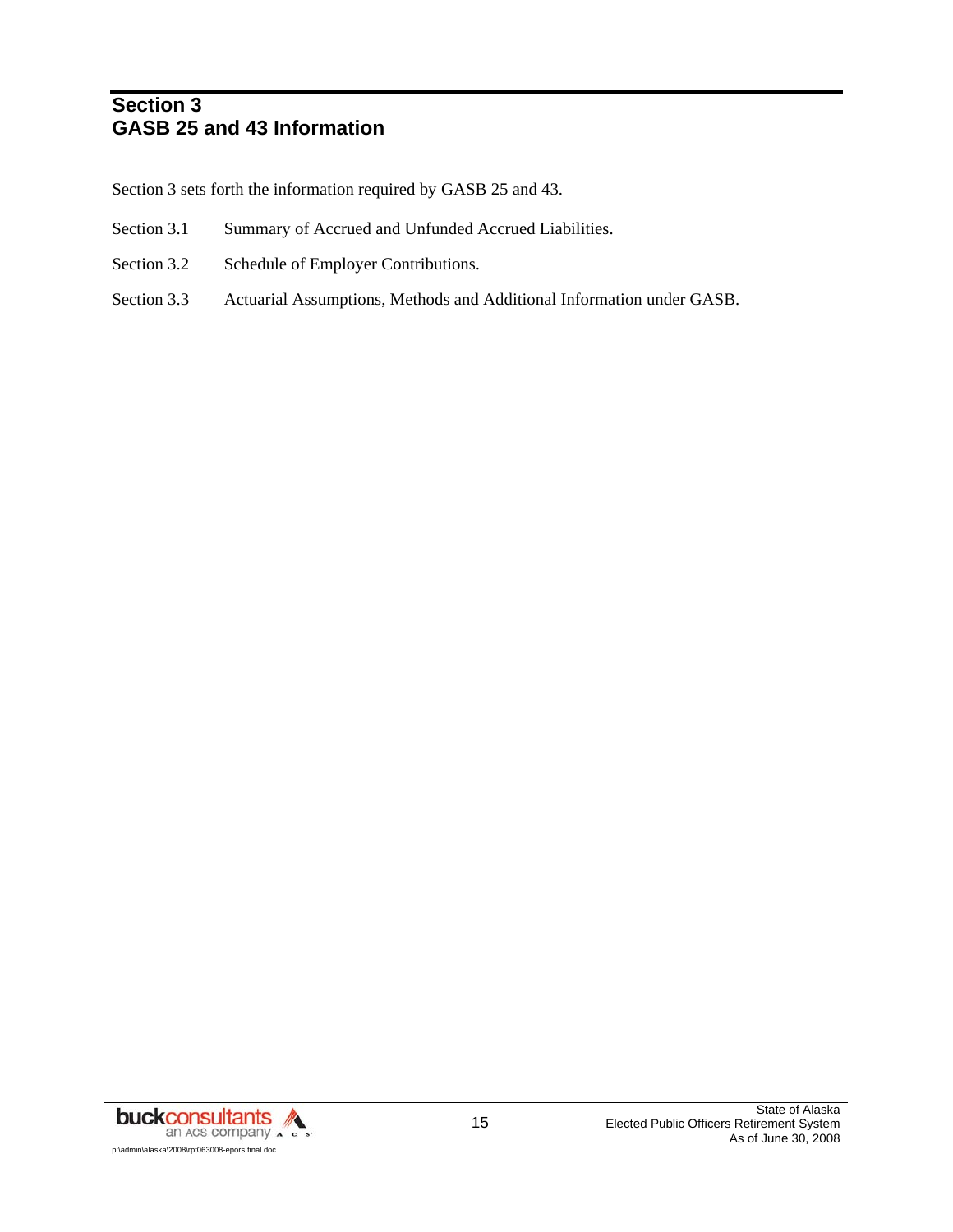# **Section 3.1 Summary of Accrued and Unfunded Accrued Liabilities**

| Valuation<br><b>Date</b> | Aggregate<br>Accrued<br>Liability | Valuation<br>Assets | Assets as a<br>Percent of<br>Accrued<br>Liabilitv | <b>Unfunded</b><br>Accrued<br>Liabilities<br>(UAL) | Annual<br><b>Active</b><br>Member<br>Pavroll | UAL as a<br>Percent of<br><b>Annual Active</b><br><b>Member Pavroll</b> |
|--------------------------|-----------------------------------|---------------------|---------------------------------------------------|----------------------------------------------------|----------------------------------------------|-------------------------------------------------------------------------|
| June 30, 2005            | \$20,028,323                      |                     | N/A                                               | \$20,028,323                                       | 160.181                                      | 12.503.57%                                                              |

The exhibit below shows the pension disclosure under GASB No. 25

| Valuation<br><b>Date</b> | Aggregate<br>Accrued<br>Liability | Valuation<br>Assets | Assets as a<br><b>Percent of</b><br><b>Accrued</b><br>Liability | <b>Unfunded</b><br>Accrued<br>Liabilities<br>(UAL) | Annual<br><b>Active</b><br>Member<br><b>Pavroll</b> | UAL as a<br>Percent of<br><b>Annual Active</b><br><b>Member Payroll</b> |
|--------------------------|-----------------------------------|---------------------|-----------------------------------------------------------------|----------------------------------------------------|-----------------------------------------------------|-------------------------------------------------------------------------|
| June 30, 2006            | \$16,264,560                      |                     | N/A                                                             | \$16,264,560                                       | 93.576                                              | 17.381.12%                                                              |
| June 30, 2008            | \$22,194,484                      |                     | N/A                                                             | \$22,194,484                                       |                                                     | N/A                                                                     |

The exhibit below shows the postemployment healthcare disclosure without regard to the Medicare Part D subsidy under GASB No. 43.

| Valuation<br><b>Date</b> | Aggregate<br>Accrued<br>Liability |     | Valuation<br><b>Assets</b> | Assets as a<br><b>Percent of</b><br><b>Accrued</b><br>Liability | <b>Unfunded</b><br><b>Accrued</b><br>Liabilities<br>(UAL) | Annual<br><b>Active</b><br>Member<br><b>Pavroll</b> | UAL as a<br>Percent of<br><b>Annual Active</b><br><b>Member Payroll</b> |
|--------------------------|-----------------------------------|-----|----------------------------|-----------------------------------------------------------------|-----------------------------------------------------------|-----------------------------------------------------|-------------------------------------------------------------------------|
| June 30, 2006            | 2.982.910                         |     |                            | N/A                                                             | 2,982,910                                                 | 93.576                                              | 3.187.69%                                                               |
| June 30, 2008            | 5.168.446                         | \$. |                            | N/A                                                             | 5.168.446                                                 |                                                     | N/A                                                                     |

<sup>1</sup> This is the first valuation completed since GASB 25 was adopted.